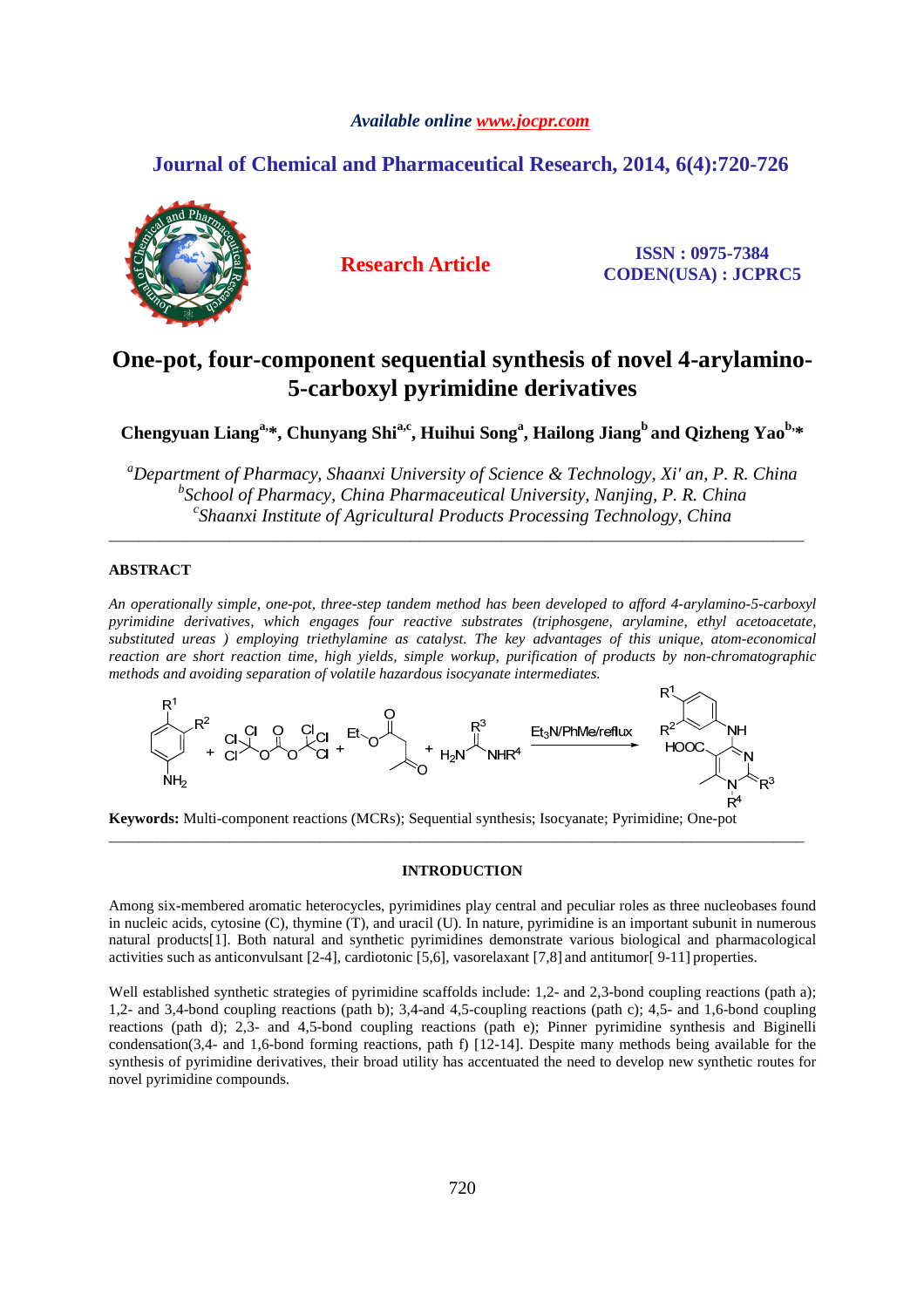

**Scheme 1: Strategies of pyrimidine synthesis** 

On the other hand, efficient high-throughput synthesis of organic compounds via multi-component reactions (MCRs) plays an important role in combinatorial chemistry and modern drug discovery[15] because of its capability to synthesize target compounds with greater efficiency and atom economy by generating structural complexity in a small cascade from three or more substrates[16]. Moreover, MCRs offer the advantage of synthetic simplicity and facility over conventional chemical reactions[17]. Up till now, much emphasis has been put on the implementation of numerous MCRs based on active carbonyl compounds (various aldehydes and ketones) [18,19]. In contrast, isocyanates have been intentionally or inadvertently ignored, partly due to its volatility, fugitiveness, acute lethality, sensory and pulmonary irritation[20]. As a greener tandem reaction including consecutive preparation and avoiding isolation of isocyanate is in urgent need, we turned our attention first to isocyanates, which are comparable to aldehydes and ketones in the Biginelli dihydropyrimidone synthesis.

#### **EXPERIMENTAL SECTION**

All the substrates and solvents were commercially available and purified before use. Reactions were carried out under  $N_2$  using standard Schlenk technique. Mass spectra were recored on a using electron impact ionization (EI) techniques. Compounds were visualized under UV lamp (254 nM). <sup>1</sup>H NMR and <sup>13</sup>C NMR spectra were obtained on a Bruker AV-300 NMR spectrometer. Analytical TLC was carried out with plates precoated with silicagel 60  $F_{254}$ (0.25 mm thick).

#### *2.1. General experimental procedure for synthesis of 4-arylamino-5-carboxyl pyrimidines:*

The order of addition of reagents was important in our tandem MCR reaction, A typical reaction was carried out in the following way under an optimized reaction condition. To a solution of  $Et<sub>3</sub>N$  (30mmol) in toluene (150mL) was added triphosgene (6mmol) and phenylamine (11 mmol) at room temperature. The resulting mixture was stirred for 3h at 90 °C. After cooling to room temperature, ethyl acetoacetate (11 mmol) was added, which was stirred for 6 h. Whereafter the resulting mixture was added substituted urea (10 mmol) and refluxed for 4 h. On completion of the reaction indicated by TLC (n-hexane/ethylacetate: 40:60), the reaction mixture was cooled to room temperature. The miscible liquids (or suspension) was concentrated under reduced pressure , which was poured into cold water (50mL). The crude product was isolated by filtration that further purified by recrystallization (EtOH/H2O: 80:20) to obtain an analytical sample.

# *2.2. Spectral data for new derivatives of trifurcate 4-arylamino-5-carboxyl pyrimidines 7a-m*

*1,2-dihydro-1-phenyl-6-methyl -2-oxo-4-(m-tolylamino)-5-pyrimidinecarboxylic acid* **(7a)** White solid; Mp 219-221<sup>°</sup>C; 1H-NMR(300 MHz, DMSO) δ: 11.78(1H, s), 10.42(1H, s), 7.6-6.8(9H, m), 2.29(3H, s), 1.93(3H, s);<sup>13</sup>C-NMR(75 MHz, DMSO) δ: 162.1, 161.5, 154.0, 150.2, 138.8, 137.9, 136.5, 129.5, 129.1, 128.9, 128.6, 124.2, 119.7, 116.4, 110.6, 21.1, 18.7; HRMS (EI) for  $(M+Na)^+$ : calcd 358.1168, found 358.1179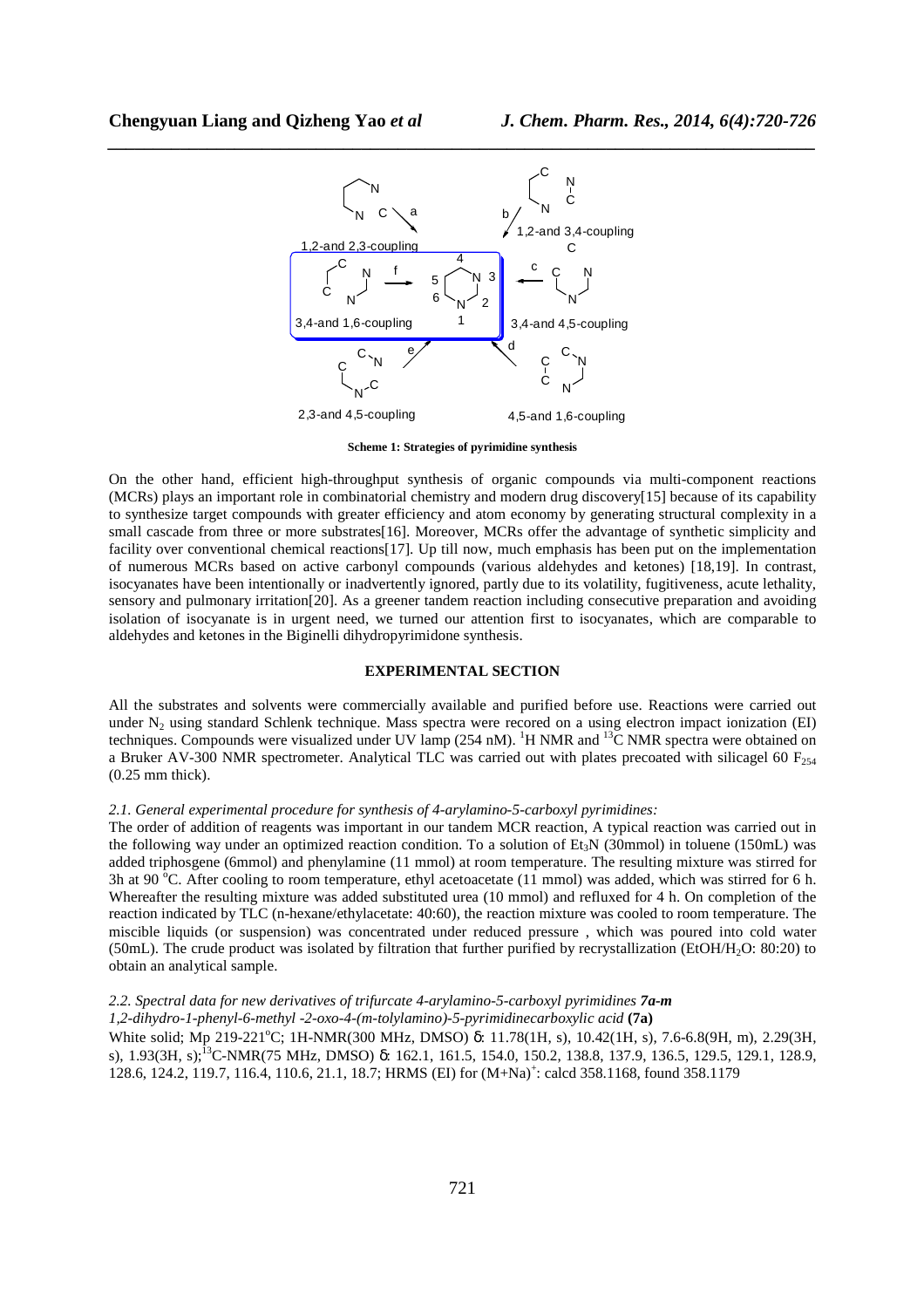*1,2-dihydro-1-ethy-6-methyl -2-oxo-4-(m-tolylamino)-5-pyrimidinecarboxylic acid***(7b)** White solid; Mp 207-210<sup>o</sup>C; <sup>1</sup>H-NMR(300 MHz, DMSO) δ: 11.59(1H, s), 10.50(1H, s), 7.5-6.8(4H, m), 3.81(2H, q, *J*=7.13), 2.37(3H, s), 2.28(3H, s), 1.16(3H, t, *J*=7.13);<sup>13</sup>C-NMR(75 MHz, DMSO) δ: 162.5, 160.9, 150.2, 149.5, 138.7, 138.0, 128.5, 124.1, 119.7, 116.4, 105.5, 35.1, 21.1, 18.1, 16.6; HRMS (EI) for  $(M+Na)^+$ : calcd 310.1168, found 310.1173

*\_\_\_\_\_\_\_\_\_\_\_\_\_\_\_\_\_\_\_\_\_\_\_\_\_\_\_\_\_\_\_\_\_\_\_\_\_\_\_\_\_\_\_\_\_\_\_\_\_\_\_\_\_\_\_\_\_\_\_\_\_\_\_\_\_\_\_\_\_\_\_\_\_\_\_\_\_\_*

# *1,2-dihydro-1,6-dimethyl -2-oxo-4-(m-tolylamino)-5-pyrimidinecarboxylic acid* **(7c)**

White solid; Mp 203-205°C;<sup>1</sup>H-NMR(300 MHz, DMSO) δ: 11.59(1H, s), 10.31(1H, s), 7.5-6.8(4H, m), 3.34(3H, s), 2.38(3H, s), 2.29(3H, s); <sup>13</sup>C-NMR(75 MHz, DMSO) δ: 162.4, 161.1, 155.1, 150.6, 138.9, 137.9, 128.5, 124.2, 119.7, 116.4, 110.6, 30.6, 21.1, 17.5; HRMS (EI) for  $(M+Na)^+$ : calcd 296.1011, found 296.1018

*1,2-dihydro-6-methyl-2-oxo-4-(m-tolylamino)-5-pyrimidinecarboxylic acid* **(7d)**

White solid; Mp  $190-192^{\circ}C$ ;<sup>1</sup>H-NMR (300 MHz, DMSO) δ: 11.56(1H, s), 11.43(1H, s), 10.89(1H, s), 7.5-6.8(4H, m), 2.42(3H, s), 2.28(3H, s); <sup>13</sup>C-NMR(75 MHz, DMSO) δ: 164.0, 161.9, 158.6, 149.5, 138.7, 138.0, 128.6, 124.0, 119.9, 116.5, 104.7, 21.1, 18.6; HRMS (EI) for  $(M+Na)^+$ : calcd 282.0855, found 282.0861

#### *1,2-dihydro-6-methyl-2-thioxo-4-(m-tolylamino)-5-pyrimidinecarboxylic acid* **(7e)**

White solid; Mp 164-166<sup>o</sup>C;<sup>1</sup>H-NMR(300 MHz, DMSO) δ: 11.58(1H, s), 11.47(1H, s), 10.89(1H, s), 7.5-6.8(4H, m), 2.41(3H, s), 2.28(3H, s); <sup>13</sup>C-NMR(75 MHz, DMSO) δ: 164.0, 161.9, 158.6, 149.5, 138.7, 138.0, 128.6, 124.0, 119.9, 116.6, 107.5, 21.1, 15.9; HRMS (EI) for  $(M+Na)^+$ : calcd 275.3262, found 275.3278

1,2-dihydro-6-methyl-2-imino -4-(m-tolylamino)-5-pyrimidinecarboxylic acid (7f) Brown solid ;Mp 178-181<sup>o</sup>C;<sup>1</sup>H-NMR(300 MHz, DMSO) δ: 11.47(2H, s), 10.91(1H, s), 9.97(1H, s), 7.5-6.8(4H, m), 2.28(3H, s), 2.07(3H, s); <sup>13</sup>C-NMR(75 MHz, DMSO) δ: 165.8, 162.7, 159.4, 149.3, 136.3, 135.0, 128.0, 118.1, 117.6, 115.0, 110.4, 26.7, 20.8; HRMS (EI) for  $(M+Na)^+$ : calcd 281.1014, found 281.1021

*1,2-dihydro-1-phenyl-6-methyl-2-oxo-4-((4-chlorophenyl)amino)-5-pyrimidinecarboxylic acid* **(7g).** White solid; Mp 209-211<sup>o</sup>C; <sup>1</sup>H-NMR(300 MHz, DMSO) δ: 11.82(1H, s), 10.63(1H, s), 7.8-7.3(9H, m), 1.93(3H, s); <sup>13</sup>C-NMR(75 MHz, DMSO) δ: 162.3, 161.4, 154.2, 150.2, 137.8, 136.4, 129.5, 129.1, 128.9, 128.6, 127.1, 120.8, 110.4, 18.7; HRMS (EI) for  $(M+Na)^+$ : calcd 378.0621, found 378.0639

*1,2-dihydro-1-ethyl-6-methyl -2-oxo-4-((4-chlorophenyl)amino)-5-pyrimidinecarboxylic acid* **(7h)** White solid; Mp 221-223 °C; <sup>1</sup>H-NMR(300 MHz, DMSO) δ: 11.13(1H, s), 10.34(1H, s), 7.7-7.3(4H, m), 3.87(2H, q, *J*=6.9Hz), 2.43(3H, s), 1.22(3H, t, *J*=6.9Hz); <sup>13</sup>C-NMR(75 MHz, DMSO) δ: 166.7, 162.7, 158.5, 143.7, 137.8, 137.7,129.0, 128.9,118.9, 115.2, 106.7, 30.2, 24.4, 21.8; HRMS (EI) for  $(M+Na)^+$ : calcd 330.0621, found 330.0627

*1,2-dihydro-1,6-dimethyl-2-oxo-4-((4-chlorophenyl)amino)-5-pyrimidinecarboxylic acid* **(7i)**  White solid; Mp 206-209 °C;<sup>1</sup>H-NMR(300 MHz, DMSO) δ: 11.09(1H, s), 9.63(1H, s), 7.5-7.3(4H, m), 3.09(3H, s), 2.37(3H, s); <sup>13</sup>C-NMR(75 MHz, DMSO) δ: 167.6, 164.5, 154.0, 148.3, 137.1, 136.8, 130.1, 123.0, 116.0, 110.3, 29.5, 16.3. HRMS (EI) for  $(M+Na)^+$ : calcd 316.0465, found 316.0469

*1,2-dihydro-6-methyl-2-oxo-4-((4-chlorophenyl)amino)-5-pyrimidinecarboxylic acid* **(7j)** White solid; Mp 195-197<sup>o</sup>C; <sup>1</sup>H-NMR(300 MHz, DMSO) δ: 11.55(2H, s), 11.02(1H, s), 7.7-7.3(4H, m), 2.40(3H, s); <sup>13</sup>C-NMR(75 MHz, DMSO) δ: 162.4, 161.1, 155.0, 150.6, 138.9, 137.9, 128.5, 124.2, 119.7, 110.6, 17.5; HRMS (EI) for  $(M+Na)^+$ : calcd 302.0308, found 302.0314

# *1,2-dihydro-6-methyl-2-thioxo-4-((4-chlorophenyl)amino)-5-pyrimidinecarboxylic acid* **(7k)**

White solid; Mp 166-168°C; <sup>1</sup>H-NMR (300 MHz, DMSO) δ: 12.90(1H, s), 12.65(1H, s), 10.79(1H, s), 7.7-7.3(4H, m), 2.37(3H, s); <sup>13</sup>C-NMR(75 MHz, DMSO) δ: 166.5, 159.3, 154.2, 150.7, 142.9,138.3, 129.3, 123.1, 121.1, 117.7,106.7, 24.5; HRMS (EI) for  $(M+Na)^+$ : calcd 318.0080 ,found 318.0086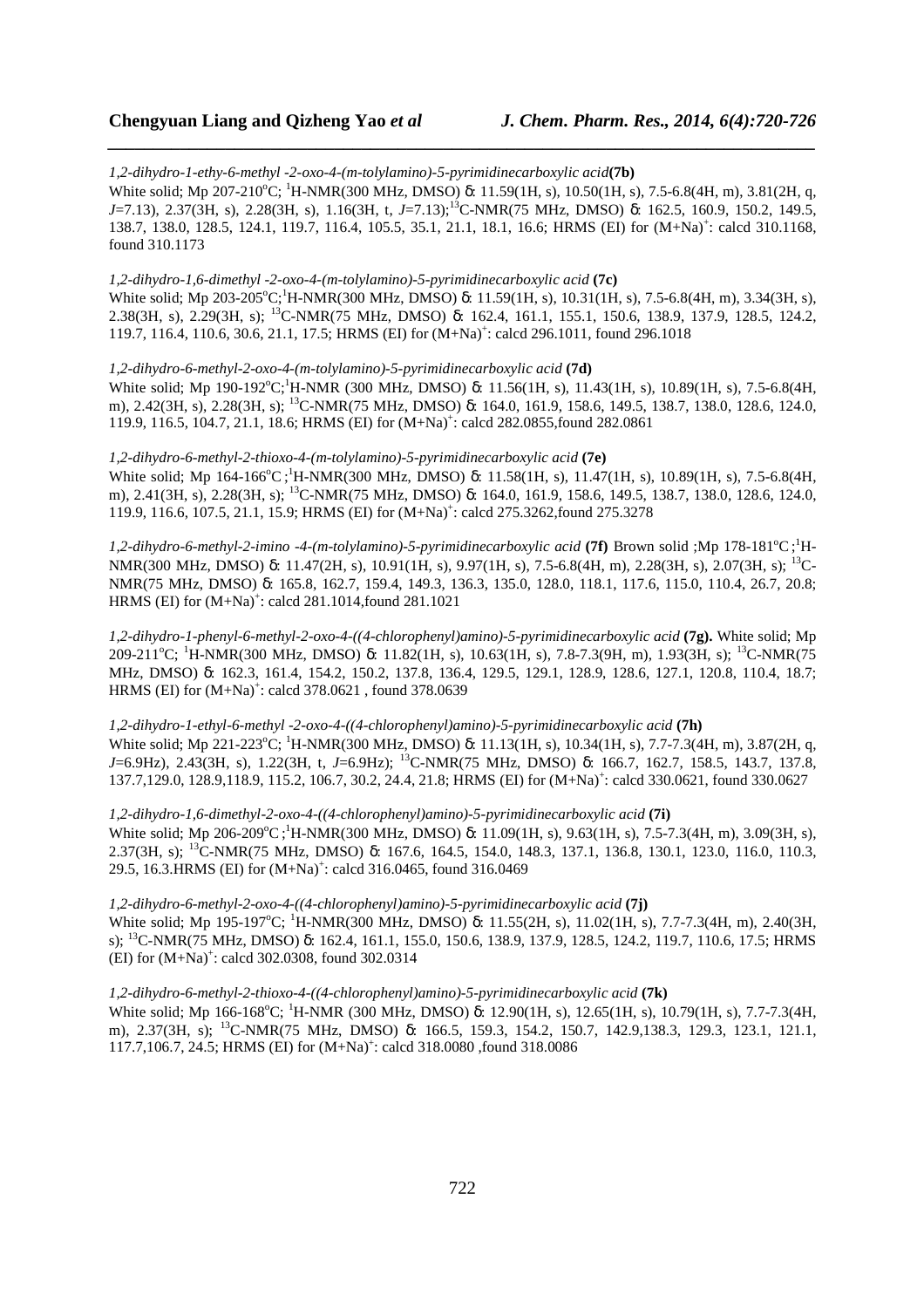*1,2-dihydro-6-methyl-2-imino -4-((4-chlorophenyl)amino)-5-pyrimidinecarboxylic acid* **(7l)** Brown solid ;Mp 171-173°C;<sup>1</sup>H-NMR (300 MHz, DMSO) δ: 11.51(2H, m), 10.91(1H, s), 9.49(1H, m), 7.5-7.1(4H, m), 2.33(3H, s); <sup>13</sup>C-NMR(75 MHz, DMSO) δ: 166.7, 162.7, 153.5, 143.7, 137.9, 137.8,129.0, 118.8, 115.2, 106.7, 21.8; HRMS (EI) for  $(M+Na)^+$ : calcd 301.0468 , found 301.0476

*\_\_\_\_\_\_\_\_\_\_\_\_\_\_\_\_\_\_\_\_\_\_\_\_\_\_\_\_\_\_\_\_\_\_\_\_\_\_\_\_\_\_\_\_\_\_\_\_\_\_\_\_\_\_\_\_\_\_\_\_\_\_\_\_\_\_\_\_\_\_\_\_\_\_\_\_\_\_*

*1,2-dihydro-6-methyl-2-oxo-4-(phenylamino)-5-pyrimidinecarboxylic acid* **(7m)**

White solid; Mp  $206-208^{\circ}C$ ;<sup>1</sup>H-NMR (300 MHz, DMSO) δ: 11.15(1H, s), 9.9(2H, s), 8.1-7.0(5H, m), 2.21(3H, s); <sup>13</sup>C-NMR(75 MHz, DMSO) δ: 166.7, 158.5, 155.1, 154.6, 137.8, 137.7, 129.0, 128.9, 122.5, 118.8, 106.7, 24.4; HRMS (EI) for  $(M+Na)^+$ : calcd 268.0698, found 268.0706

# **RESULTS AND DISCUSSION**

Many former studies have established the procedure that isocyanate rendered by primary amine and phosgene[21]. Based on this approach, we have suggested for the synthesis of aromatic isocyanate via condensation of arylamine with triphosgene as a safer substitute for phosgene utilizing triethylamine as catalyst[22]. Moreover, in order to synthesize cytosine derivatives **7**, our retro-synthetic analysis indicates the relay moiety **5** can be formed from isocyanate group in situ by Michael-type addition with ethyl acetoacetate. Subsequent nucleophilic cyclization of urea **3** followed by hydrolysis of the ester group affords the corresponding terminal product **7**.



**Scheme 2: Retro-synthetic concept for the four component cytimidine analogs synthesis** 

As mentioned above, we found a strategy to synthesize cytosine derivatives **7a-m** via a one-pot consecutive threestep process. In an initial endeavor, to search for the appropriate reaction medium, the template reaction (Scheme. 3) between 4-chloroaniline **1j** (1mmol), triphosgene **2** (0.6mmol), ethyl acetoacetate **4** (1.1 mmol) and urea (1.1 mmol) was examined in several reaction catalysts and solvents (Table 1). In case of triethylamine was selected as the activator in refluxing toluene, to our delight, we observed the precipitation of desired product **7j** after the volume has been reduced by evaporation followed by the addition of cold water. As depicted in Table 1, although the multicomponent reaction could be efficiently carried out in most of the aprotic alkaline solvent system, the use of threefold equivalent stoichiometric  $Et_3N$  combining with non-polar aprotic solvents resulted in consistently slightly higher yields and shorter reaction time (entries 1 and 9 )compared with other bases in polar aprotic solvents (entries 11 and 13 ). These findings could be accounted for the non-polar aprotic "solvent effect" in this multi-component reaction. The best results were obtained in the presence of toluene, of which attributed to its fabulous dissolving capacity of all components and intermediates. Therefore, toluene and triethylamine were selected as the reaction medium for all further chemical reactions.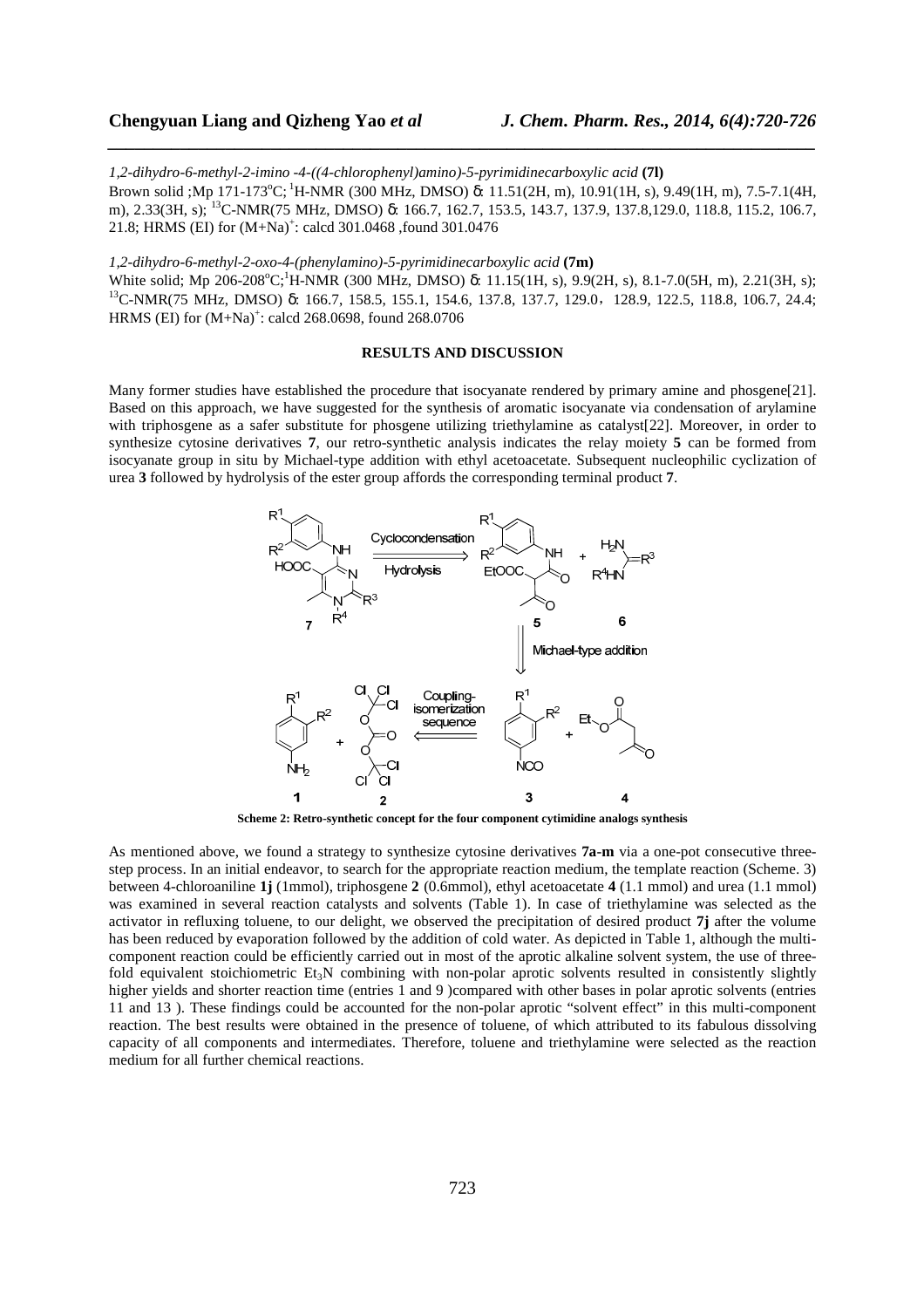

**Table 1. Optimization of reaction conditions for the formation of 7j** 

| Entry | Catalyst $(eq.)^a$ | Solvent                              | Total time(h) | Yield $(\%)^b$ |
|-------|--------------------|--------------------------------------|---------------|----------------|
|       | $Et_3N(3)$         | Toluene                              |               | 55             |
| 2     | Pyridine(3)        | Toluene                              | 6             | 42             |
| 3     | DABCO(1)           | Toluene                              |               | Trace          |
| 4     | DMAP(1)            | Toluene                              |               | 14             |
| 5     | DBU(1)             | Toluene                              |               | 26             |
| 6     | Imidazole(3)       | Toluene                              |               | Trace          |
|       | Morpholine(3)      | Toluene                              | 8             | Trace          |
| 8     | None               | Toluene                              |               | None           |
| 9     | $Et_3N(3)$         | CICH <sub>2</sub> CH <sub>2</sub> Cl |               | 51             |
| 10    | $Et_3N(3)$         | THF                                  |               | 43             |
| 11    | $Et_3N(3)$         | DMF                                  | 5             | 27             |
| 12    | $Et_3N(3)$         | EtOH                                 | 5             | None           |
| 13    | $Et_3N(3)$         | Acetonitrile<br>L                    |               | 28             |

*a eq.=equivalent; <sup>b</sup> Isolated yields.*

Structurally diverse arylamines (bearing electron withdrawing or electron releasing groups) were submitted to this reaction successfully, and corresponding products were obtained in good to excellent yields. As shown in Table 2, the electronic nature of substituent on the aromatic ring of primary amines did not show any remarkable effect in terms of yields, under the same reaction conditions. Nevertheless, substituted ureas bearing electron-donating groups (such as ethyl group) persistently and significantly increased the yields. This phenomenon is consistent with the electron-donating capabilities of substituted ureas (Et->Me->H-). Although phenyl ring is an electron-withdrawing fragment of sp<sup>2</sup>-hybridized system (phenyl ring is in a conjugation with amino-group), phenylurea provided the highest yields (entry a and entry g). It is noteworthy to mention that easy hydrolysis of ester groups on the final stage under action of water produced in situ of cycloaddition rendered 5-carboxy group, which remain intact after the reaction and can obviously serve in further functionalizations to produce molecular diversity. The structures of isolated new products 7a-m were determined by physical and spectroscopic data such as: <sup>1</sup>H-NMR, <sup>13</sup>C-NMR, NOESY and ESI-HRMS spectra.

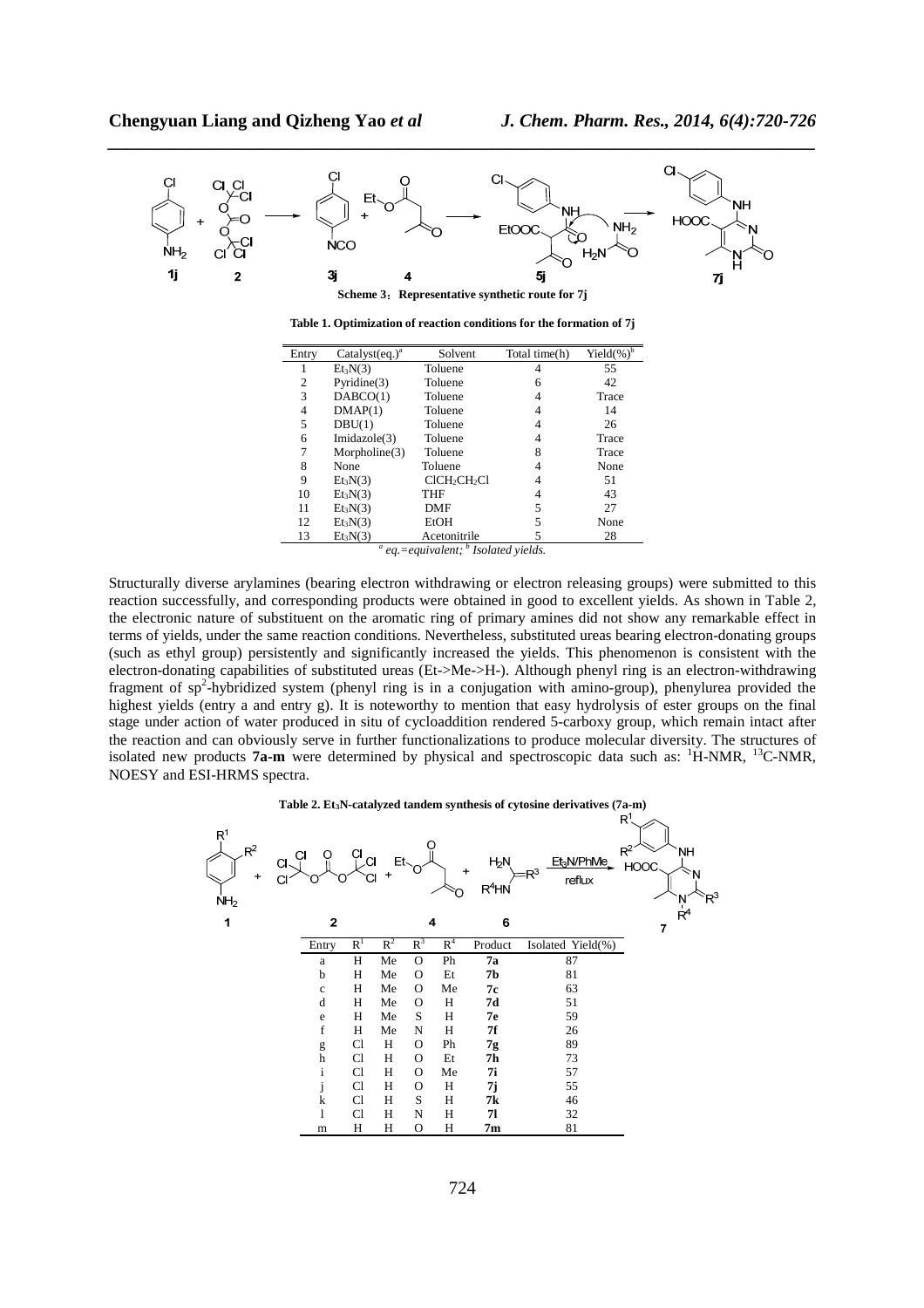Encouraged by these results, we investigated an expeditionary reaction utilizing ethyl benzoylacetate **8** instead of ethyl acetoacetate **4** (Scheme 4) to further explore the realm and illustrate the utility of our depicted domino MCR. Disappointingly, the corresponding reaction solution turned out to be mixture under the same condition without rendering expectative molecular **10** according to mass spectrometric analysis, instead the unexpected *N*-(4 chlorophenyl)-3-oxo-3-phenylpropanamide **9'** was obtained as byproduct in one pot without adding any additional reagents. We envisioned that the intermediate **9** was thermally unstable, which readily converted into 9' by eliminating ethoxycarbonyl group.

*\_\_\_\_\_\_\_\_\_\_\_\_\_\_\_\_\_\_\_\_\_\_\_\_\_\_\_\_\_\_\_\_\_\_\_\_\_\_\_\_\_\_\_\_\_\_\_\_\_\_\_\_\_\_\_\_\_\_\_\_\_\_\_\_\_\_\_\_\_\_\_\_\_\_\_\_\_\_*



**Scheme 4**:**An expeditionary synthesis of 12 ignited by ethyl benzoylacetate** 

# **CONCLUSION**

In summary, our work is devoted to an efficient and straightforward synthesis of 1,2-dihydro-6-methyl-4-arylamino-5-pyrimidinecarboxylic acids, which are promising biologically active compounds. The method proceeds via sequential aromatic isocyanate forming reaction and in situ Michael-type addition with ethyl acetoacetate affording a tri-carbonyl intermediate followed by an intermolecular cycloaddition with ureas. This approach has several inimitable advantages such as milder conditions, higher yields, shorter reaction time, and greener work-up, which would widen significantly the versatility and scope of the carbonyl-based MCRs. Additionally, substrate scope, multicomponent examples, and mechanistic insights also have been discussed.

### **Acknowledgments**

This work was supported by Youth Foundation of Shaanxi University of Science & Technology (No. BJ13-20). Xi'an Weiyang Science & Technology Program ( Item No. 201310). We appreciate the support from Center for Instrumental Analysis, China Pharmaceutical University, for their contribution in the structural confirmation.

### **REFERENCES**

[1] Lagoja, I. M. *Chem. Biodivers.* **2005**, *2*, 1-50.

[2] Amr, A. E. G. E.; Sayed, H. H.; Abdulla, M. M. *Arch. Pharm.* **2005**, *338*, 433-440.

[3] Alam, O.; Mullick, P.; Verma, S.; Gilani, S. J.; Khan, S. A.; Siddiqui, N.; Ahsan, W. *Eur. J. Med. Chem.* **2010**, *45*, 2467-2472.

[4] Kelley, J. L.; Davis, R. G.; McLean, E. W.; Glen, R. C.; Soroko, F. E.; Cooper, B. R. *J. Med. Chem.* **1995**, *38*, 3884-3888.

[5] a) Aparna Y., Subhashini N. J. P., *J. Chem. Pharm. Res.*, **2010**, 2(3): 473-477. ; b) Dorigo, P.; Fraccarollo, D.; Santostasi, G.; Maragno, I.; Floreani, M.; Borea, P. A.; Mosti, L.; Sansebastiano, L.; Fossa, P.; Orsini, F. *J. Med. Chem.* **1996**, *39*, 3671-3683.

[6] Mátyus, P.; Makk, N.; Tegdes, A.; Kosáry, J.; Kasztreiner, E.; Podányi, B.; Rabloczky, G.; Kiirthy, M. *J. Heterocyclic Chem.* **1990**, *27*, 151-155.